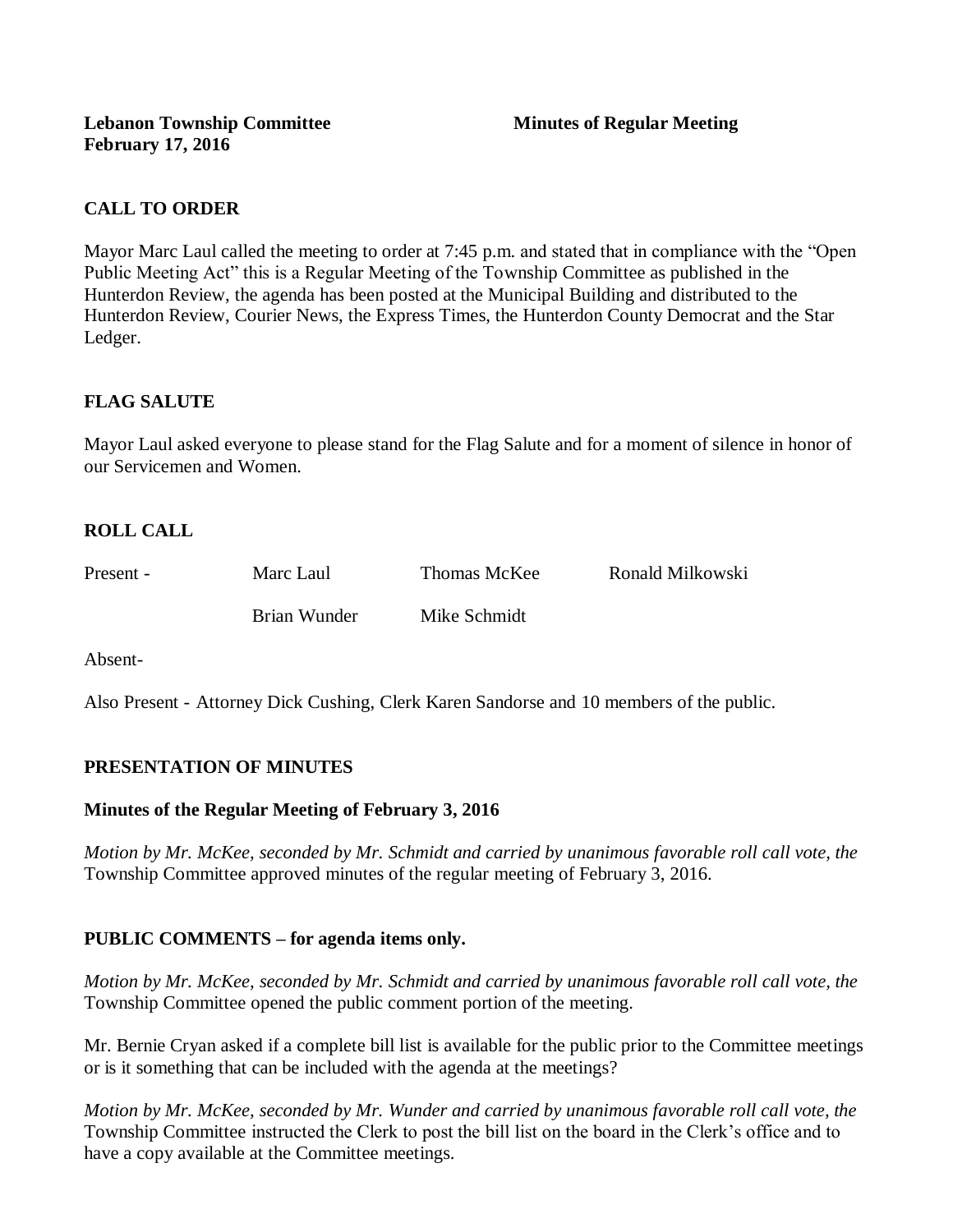LTCM 02/17/2016 Page 2 of 12

*Motion by Mr. McKee, seconded by Mr. Schmidt and carried by unanimous favorable roll call vote, the* Township Committee closed the public comment portion of the meeting.

# **NEW BUSINESS**

## **LTEOS - Ponding at Bunnvale Library**

Ms. Nancy Lawler stated that a few years ago the Committee tried to have the Township Engineer, Steve Risse, work with the County to remedy the problem of stormwater flooding at the Bunnvale Library. Unfortunately, the issue was not resolved at that time. Ms. Lawler noted that there have been concerns raised that the water is unsafe, it may have possible health issues and that it is just unsightly. Ms. Lawler stated that the Environmental Commission is always looking for funding to address environmental concerns in the Township, so when an expert approached her about possibly fixing the problem at the Library with grant funds , they decided to look into it. Ms. Lawler informed the Committee that the timeframe in which to apply for a grant is short so the EOS requested that Mr. Chris Mikolajczyk, of Princeton Hydro, be present at the meeting to discuss the grant opportunity with the Committee.

Mr. Mikolajczyk stated that Princeton Hydro is a water, wetland research firm, located in Hunterdon County. One of the things that they do is find grant opportunities. The particular grant that Mr. Mikolajczyk feels may be available to the Township is the 319(h) program which is through the NJDEP and is funded through the EPA. The 319(h) is for non point source pollution or stromwater runoff. Mr. Mikolajczyk feels that the issue at the Library fits all of the parameters' for the 319(h) grant. Mr. Mikolajczyk stated that he reached out to Ms. Lawler to ask if she thought that the Township would be interested in pursuing a 319(h) grant to correct the problem of the ponding at the Library. Mr. Mikolajczyk stated that Ms. Lawler thought that the Committee might be interested and they had a site meeting last week. Mr. Mikolajczyk noted that the grant application is due on March  $11<sup>th</sup>$  which is 3  $\frac{1}{2}$ weeks away. Mr. Mikolajczyk stated that he came to the meeting to see if the Committee has interest in applying for the grant. Mr. Milkowski asked Mr. Mikolajczyk what his plans are for the site. Mr. Mikolajczyk stated that the initial thoughts are to do a site assessment with regard to soil borings and test pits to determine what the permeability is. This will determine if there is the potential to infiltrate or not and to see if Princeton Hydro can engineer something with infiltration. Design plans can then be prepared based on the soil work along with the engineer's recommendations. The project would then go to bid for construction, followed by the measurement of success, modeling of nutrient removal rates, public education and long term maintenance

Mr. Mikolajczyk informed the Committee that there are no matching funds necessary but the NJDEP does look favorably on an in-kind match. There is no check needed but personnel or volunteer time would be counted as a budget number. If test pits were to be dug and the DPW were to provide a day of excavation, the time would count as in-kind toward the grant. Mr. Milkowski asked how much time would need to be put in. Mr. Mikolajczyk stated that the more time that the Township puts in, the more the in-kind match will count. The DEP does not have a minimum amount but the more that the Township contributes the more the DEP highly regards.

Mr. Milkowski stated that he read in Mr. Mikolajczyk's proposal that he will apply for the grant at no cost to the Township with the condition that Princeton Hydro is awarded the engineering for the project. Mr. Milkowski asked Mr. Mikolajczyk what the cost would be to apply for the grant if the Committee decides that his engineering design does not work for the Township. Mr. Mikolajczyk informed Mr.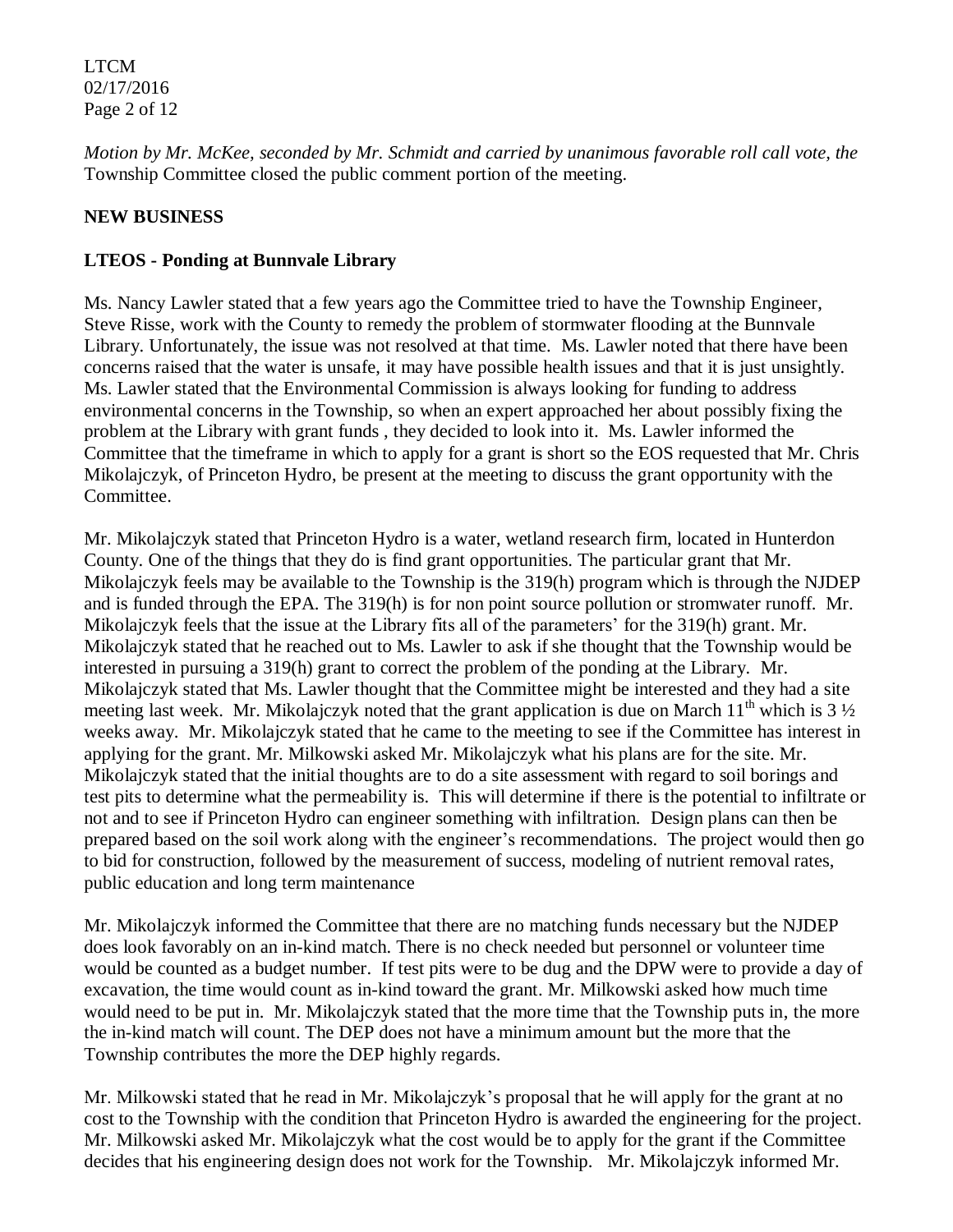### LTCM 02/17/2016 Page 3 of 12

Milkowski that there would be discussions during the entire process so the Township Committee will be involved with the design.

Mr. McKee asked if the grant goes to the Township or to Princeton Hydro. Mr. Mikolajczyk stated that the grant monies go to the Township.

Mr. Schmidt asked if the site work would need to begin within the next three weeks. Mr. Mikolajczyk stated that the grant application is due to the DEP in three weeks. The DEP will not make decisions on who gets that grant money until May and then paperwork will take possibly 6 months from that time.

Mr. Schmidt questioned if test holes need to be dug to determine the infiltration condition for the design work. Mr. Mikolajczyk stated that this work would be included with the grant. The grant application will be written as a general idea when it is sent to the DEP. The finalized design cannot be drafted until site specific data is collected. The site specific data will not be collected unless the grant is approved. Mr. Schmidt questioned how the Township knows what they are agreeing to with the application. Mr. Mikolajczyk stated that the grant application is a general guideline with no specific design.

Mr. Schmidt asked if Mr. Mikolajczyk has a rough idea on what the amount of the grant will be. Mr. Mikolajczyk stated that he spoke to an engineer today and a very rough number, start to finish, is \$250,000.00. Mr. Schmidt asked what amount would be DPW or volunteer in-kind services. Mr. Mikolajczyk stated that he has not determined that at this time.

Mr. Mikolajczyk stated that he has done dozens of applications in the past.

Mayor Laul asked what the maintenance costs would be once the project is complete. Mr. Mikolajczyk stated that maintenance may be items such as the DPW cleaning out storm drains or a baffle box, or in the case of a rain garden or swale, it may include picking up garbage or debris and checking on weeds. Mr. Mikolajczyk stated that typically stormwater work is low maintenance.

Mr. Mikolajczyk informed the Committee that there is no out of pocket expense for the Township. All invoices are submitted to the DEP for payment.

Mr. Milkowski stated that he has concerns as it is a small lot with a septic in that location. Also, if the Township were to add on to the building they would build in that direction. If a crypt were to be installed there will be a large area of the property that will need to be avoided. Ms. Lawler stated that during the process the Committee will obtain information which may prove that the Township may not want to put anything in the location and just leave it for collecting stormwater.

Mr. Wunder stated that the County may have issues since they did the last time the matter was discussed. Mr. Mikolajczyk stated that he does not foresee changes to the roadway; however, the County can be involved.

Mr. Schmidt asked if Mr. Mikolajczyk will need to meet with the DPW Manager and the LTEOS. Mr. Mikolajczyk stated that the DEP will request a detailed budget for the RFP, including the in-kind match. Mr. Mikolajczyk stated that he will need to obtain information from the DEP, LTEOS and the Township Clerk for the preparation of the grant.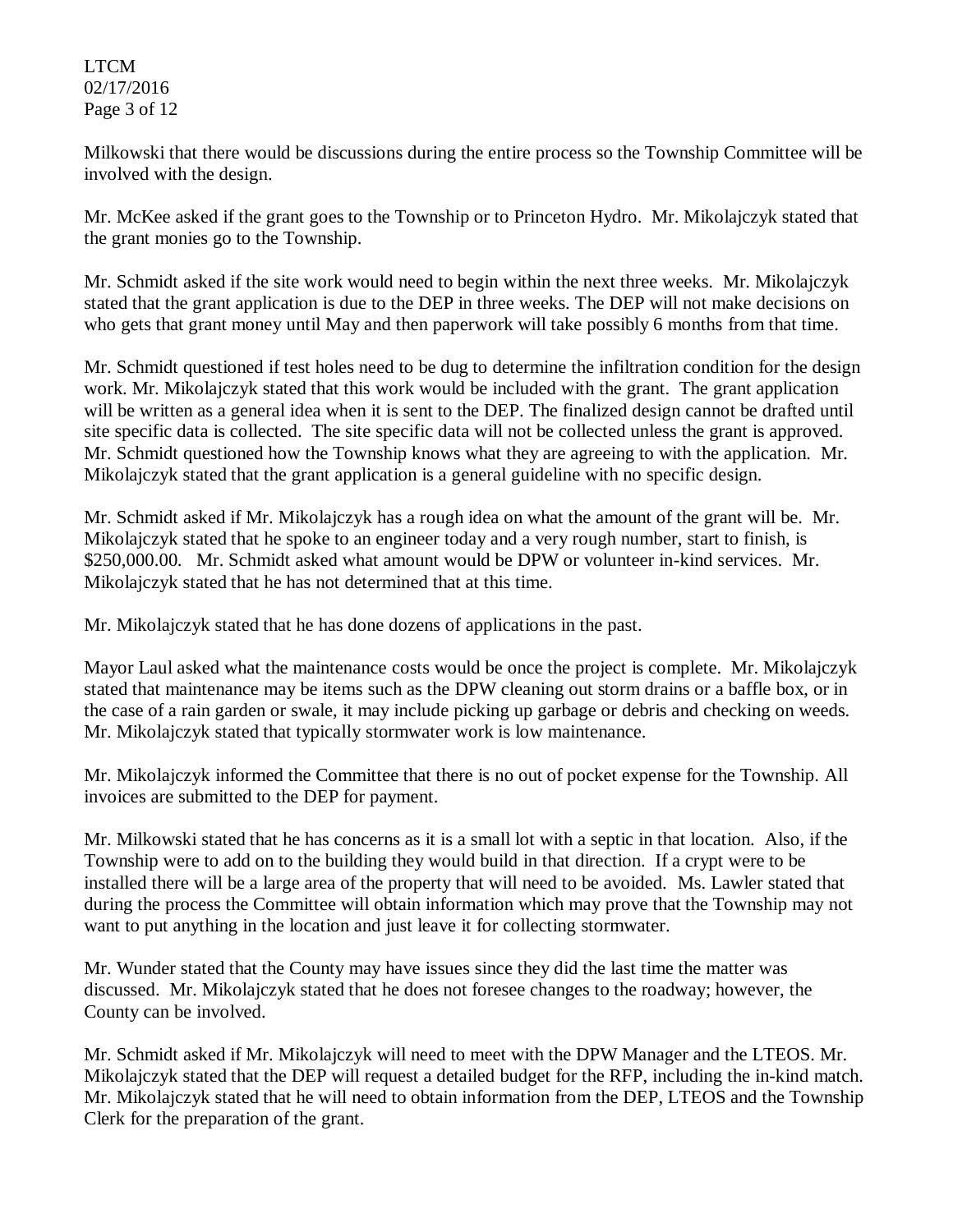LTCM 02/17/2016 Page 4 of 12

Mr. Schmidt asked if it is possible for the Committee to receive an update at the March 2, 2016 meeting, prior to the March  $11<sup>th</sup>$  deadline. Mr. Mikolajczyk stated that it may be tight but they have been looking at the site so he can begin preparing a skeleton without much of a problem.

Mr. Milkowski asked if the 319(h) is an annual grant. Mr. Mikolajczyk stated that it is. Mr. Milkowski stated that he does not think that there is enough time this year to apply and suggested waiting until the next grant cycle.

Mr. Mikolajczyk informed the Committee that the grant process, start to finish, is approximately 4 years. Mr. Mikolajczyk stated that he can give the Committee names of other municipalities that they can reach out to see how their projects worked out. Mr. Mikolajczyk will provide the Committee with a list of municipalities to contact.

Mr. McKee stated that he would like to reach out to other municipalities to see how their projects worked out and to receive a visual. He is not sure of how much more self-engineering the Committee must do.

Ms. Lawler stated that it may be a good time to talk to the neighbors of the property to see if they are having a similar problem. The adjacent church may be a good neighbor to team up with to address the problem.

Mr. Mikolajczyk will conduct preliminary site work and may speak with the DPW Manager regarding the DPW work. The Committee will make a final decision at the March 2, 2016 meeting.

# **Schedule Budget Meetings**

*Motion by Mayor Laul, seconded by Mr. Wunder and carried by unanimous favorable roll call vote, the* Township Committee scheduled budget meetings to be held on March 3, 2016 and March 10, 2016, March 17, 2016 and March 24, 2016. The meetings will be held at 6:00 p.m.

# **Raffle Applications (3) for St John Neumann Church**

*Motion by Mr. Wunder, seconded by Mr. Schmidt and carried by unanimous favorable roll call vote, the* Township Committee approved three Raffle License Applications for events to be held on (2) June 4, 2016 and (1) December 4, 2016

# **ORDINANCES**

**Ordinance No. 2016-02 – BOND**

# **Public Hearing**

*Motion by Mr. Wunder, seconded by Mr. McKee and carried by unanimous favorable roll call vote, the* public hearing for Ordinance No. 2016-02 was opened.

There were no comments from the public*.*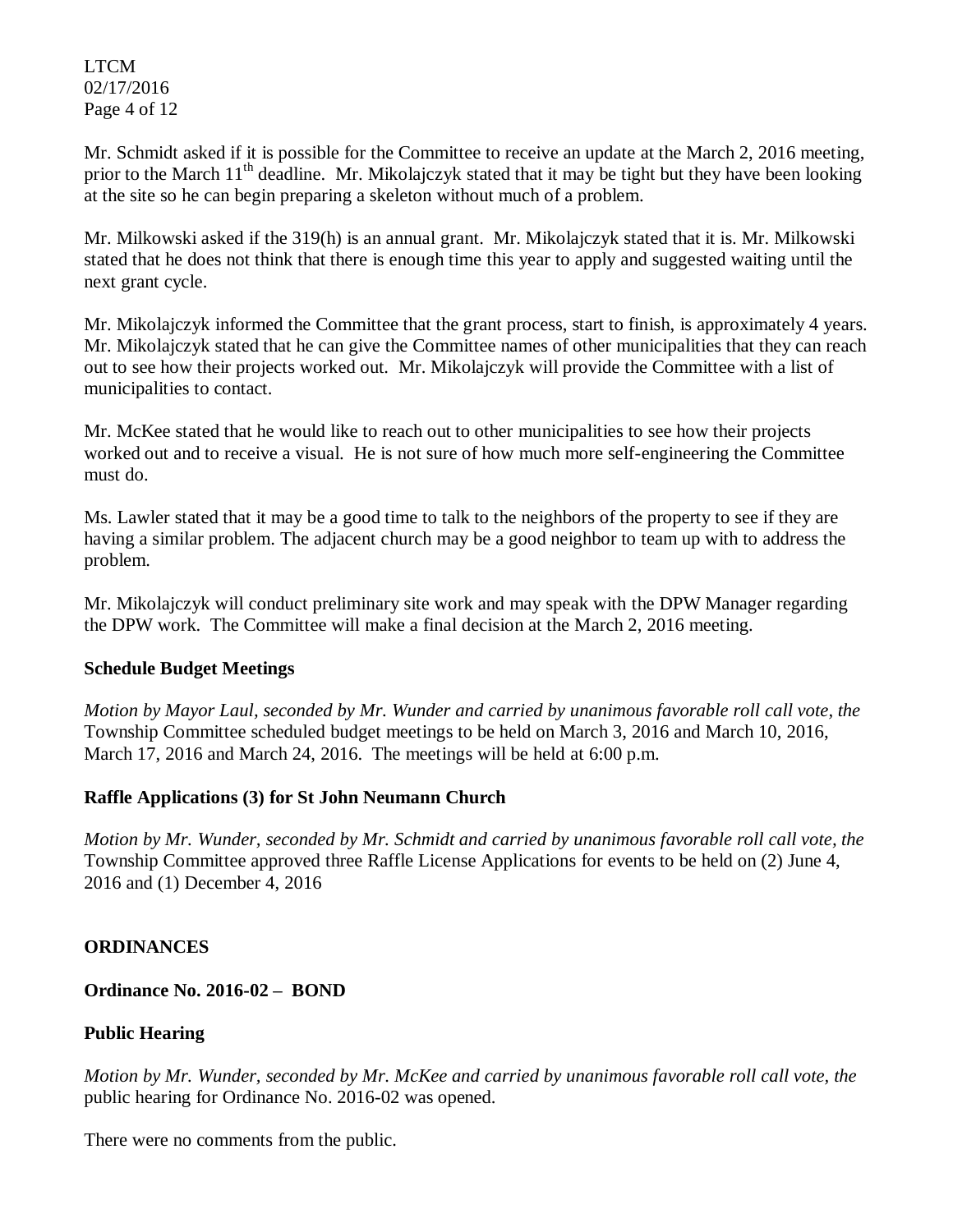LTCM 02/17/2016 Page 5 of 12

*Motion by Mr. Wunder, seconded by Mr. McKee and carried by unanimous favorable roll call vote, the* public hearing for Ordinance No. 2016-02 was closed.

*Motion by Mr. McKee, seconded by Mr. Schmidt and carried by favorable roll call vote, the Township*  Committee adopted Ordinance No. 2016-02 as written below. AYES: Schmidt, Laul, McKee, Milkowski NAYS: Wunder

> TOWNSHIP OF LEBANON COUNTY OF HUNTERDON STATE OF NEW JERSEY ORDINANCE NO. 2016-02

BOND ORDINANCE TO AUTHORIZE THE MAKING OF A PUBLIC IMPROVEMENT AND THE ACQUISITION OF NEW AUTOMOTIVE VEHICLES, INCLUDING ORIGINAL APPARATUS AND EQUIPMENT, IN, BY AND FOR THE TOWNSHIP OF LEBANON, IN THE COUNTY OF HUNTERDON, STATE OF NEW JERSEY, TO APPROPRIATE THE SUM OF \$400,000 TO PAY THE COST THEREOF, TO MAKE A DOWN PAYMENT, TO AUTHORIZE THE ISSUANCE OF BONDS TO FINANCE SUCH APPROPRIATION AND TO PROVIDE FOR THE ISSUANCE OF BOND ANTICIPATION NOTES IN ANTICIPATION OF THE ISSUANCE OF SUCH BONDS.

-------------------------------------------------

BE IT ORDAINED by the Township Committee of the Township of Lebanon, in the County of Hunterdon, State of New Jersey, as follows:

 Section l. The Township of Lebanon, in the County of Hunterdon, State of New Jersey (the "Township") is hereby authorized to make a public improvement and to acquire new automotive vehicles, including original apparatus and equipment, in, by and for said Township, as more particularly described in Section 4 hereof. The cost of the improvements includes all work, materials and appurtenances necessary and suitable therefor.

Section 2. There is hereby appropriated to the payment of the cost of making the improvements described in Sections l and 4 hereof (hereinafter referred to as "purposes"), the respective amounts of money hereinafter stated as the appropriation for said respective purposes. Said appropriation shall be met from the proceeds of the sale of the bonds authorized and the down payment appropriated by this ordinance. Said improvements shall be made as general improvements and no part of the cost thereof shall be assessed against property specially benefited.

Section 3. It is hereby determined and stated that the making of such improvements is not a current expense of said Township.

Section 4. The several purposes hereby authorized for the financing of which said obligations are to be issued are set forth in the following "Schedule of Improvements, Purposes and Amounts" which schedule also shows (l) the amount of the appropriation and the estimated cost of each such purpose, and (2) the amount of each sum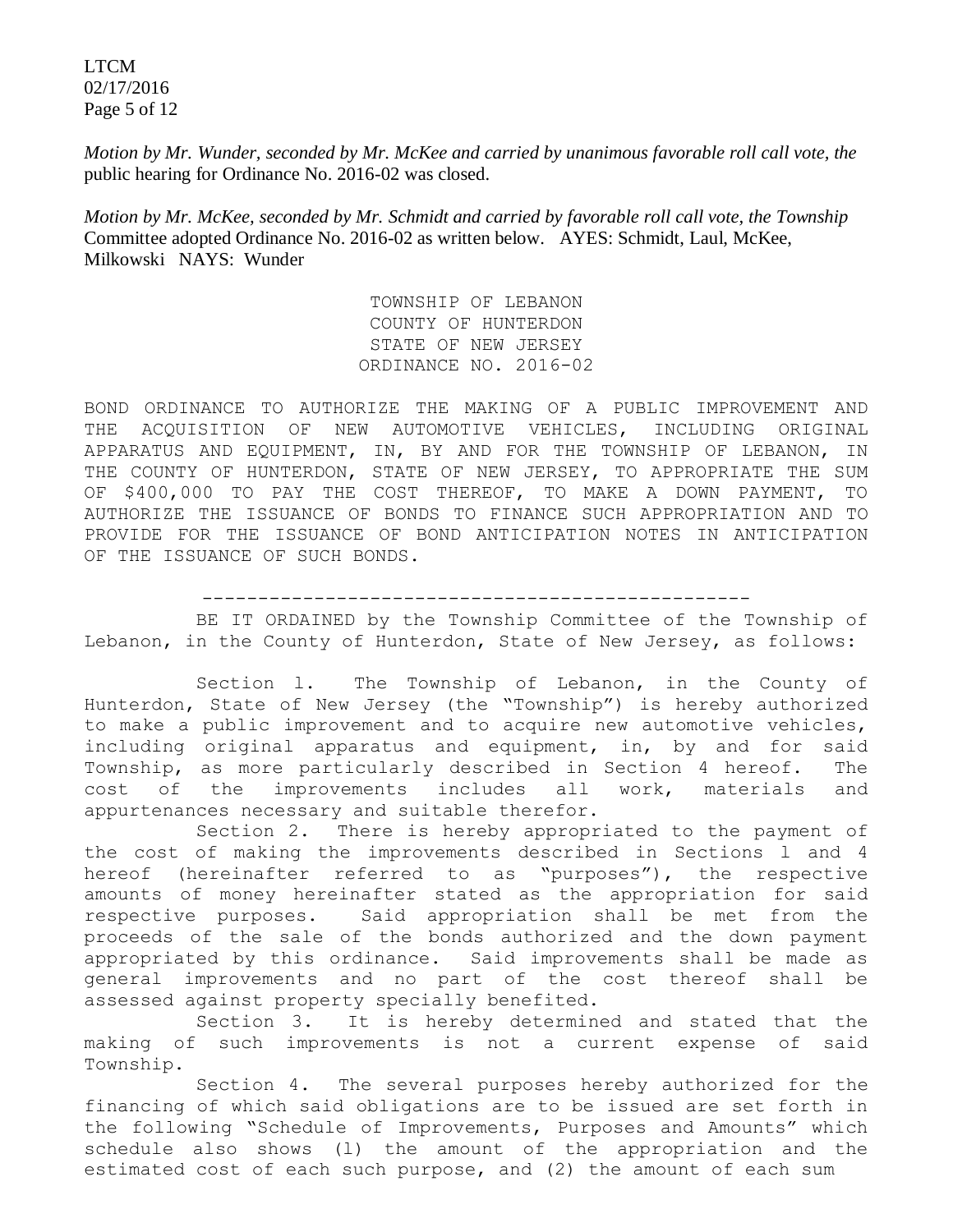### LTCM 02/17/2016 Page 6 of 12

which is to be provided by the down payment hereinafter appropriated to finance such purposes, and (3) the estimated maximum amount of bonds and notes to be issued for each such purpose, and (4) the period of usefulness of each such purpose, according to its reasonable life, computed from the date of said bonds:

#### SCHEDULE OF IMPROVEMENTS, PURPOSES AND AMOUNTS

A. Acquisition of new automotive vehicles, including original apparatus and equipment, for the use of the Fire Department consisting of (i) a command vehicle and (ii) an ambulance.

| Appropriation and Estimated Cost | \$325,000 |
|----------------------------------|-----------|
| Down Payment Appropriated        | \$16,400  |
| Bonds and Notes Authorized       | \$308,600 |
| Period of Usefulness             | 5 years   |

B. Undertaking of various improvements to the Public Museum.

| Appropriation and Estimated Cost | \$75,000 |
|----------------------------------|----------|
| Down Payment Appropriate         | \$ 3,600 |
| Bonds and Notes Authorized       | \$71,400 |
| Period of Usefulness             | 10 years |

Aggregate Appropriation and Estimated Cost \$400,000 Aggregate Down Payment Appropriated  $$20,000$ Aggregate Amount of Bonds and Notes Authorized \$380,000

 Section 5. The cost of such purposes, as hereinbefore stated, does not include any amount to finance the cost of such purposes, including architect's fees, accounting, engineering and inspection costs, legal expenses and other expenses, including interest on such obligations to the extent permitted by Section 20 of the Local Bond Law (Chapter 2 of Title 40A of the New Jersey Statutes Annotated, as amended; the "Local Bond Law").

Section 6. It is hereby determined and stated that moneys exceeding \$20,000, appropriated for down payments on capital improvements or for the capital improvement fund in budgets heretofore adopted for said Township, are now available to finance

said purposes. The sum of \$20,000 is hereby appropriated from such moneys to the payment of the cost of said purposes.

Section 7. To finance said purposes, bonds of said Township of an aggregate principal amount not exceeding \$380,000 are hereby authorized to be issued pursuant to the Local Bond Law. Said bonds shall bear interest at a rate per annum as may be hereafter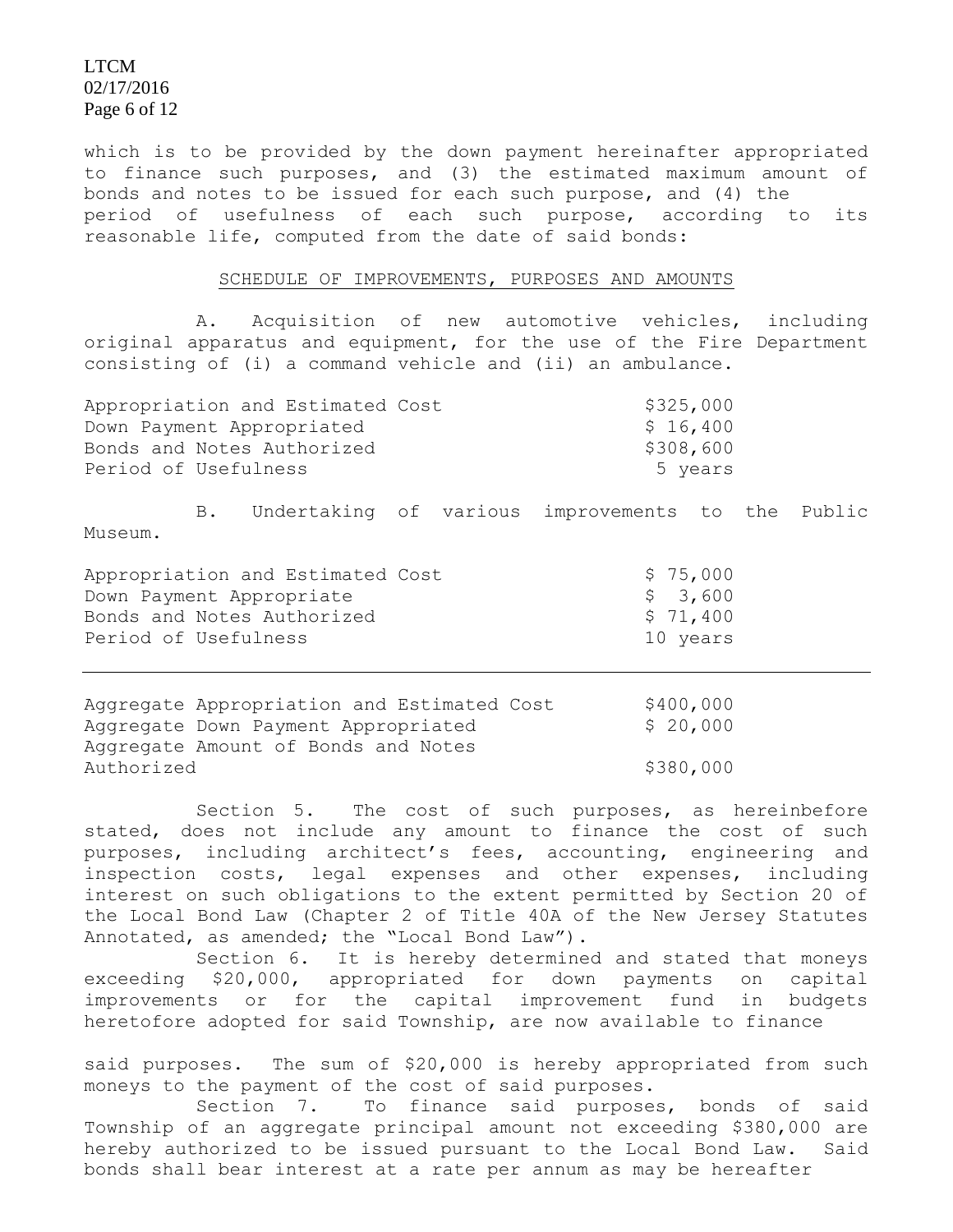LTCM 02/17/2016 Page 7 of 12

determined within the limitations prescribed by law. All matters with respect to said bonds not determined by this ordinance shall be determined by resolutions to be hereafter adopted.

Section 8. To finance said purposes, bond anticipation notes of said Township of an aggregate principal amount not exceeding \$380,000 are hereby authorized to be issued pursuant to the Local Bond Law in anticipation of the issuance of said bonds. In the event that bonds are issued pursuant to this ordinance, the aggregate amount of notes hereby authorized to be issued shall be reduced by an amount equal to the principal amount of the bonds so issued. If the aggregate amount of outstanding bonds and notes issued pursuant to this ordinance shall at any time exceed the sum first mentioned in this section, the moneys raised by the issuance of said bonds shall, to not less than the amount of such excess, be applied to the payment of such notes then outstanding.

Section 9. Each bond anticipation note issued pursuant to this ordinance shall be dated on or about the date of its issuance and shall be payable not more than one year from its date, shall bear interest at a rate per annum as may be hereafter determined within the limitations prescribed by law and may be renewed from time to time pursuant to and within limitations prescribed by the Local Bond Law. Each of said bond anticipation notes shall be signed by the Mayor and by a financial officer and shall be under the seal of said Township and attested by the Township Clerk or Deputy Township Clerk. Said officers are hereby authorized to execute said notes in such form as they may adopt in conformity with law. The power to determine any matters with respect to said notes not determined by this ordinance and also the power to sell said notes, is hereby delegated to the Chief Financial Officer who is hereby authorized to sell said notes either at one time or from time to time in the manner provided by law.

Section 10. It is hereby determined and declared that the average period of usefulness of said purposes, according to their reasonable lives, taking into consideration the respective amounts of bonds or notes authorized for said purposes, is a period of 5.93 years computed from the date of said bonds.

Section 11. It is hereby determined and stated that the Supplemental Debt Statement required by the Local Bond Law has been duly made and filed in the office of the Township Clerk of said Township, and that such statement so filed shows that the gross debt of said Township, as defined in Section 43 of the Local Bond Law, is increased by this ordinance by \$380,000 and that the issuance of the bonds and notes authorized by this ordinance will be within all debt limitations prescribed by said Local Bond Law.

Section 12. Any funds received from private parties, the County of Hunterdon, the State of New Jersey or any of their agencies or any funds received from the United States of America or any of its agencies in aid of such purposes, shall be applied to the payment of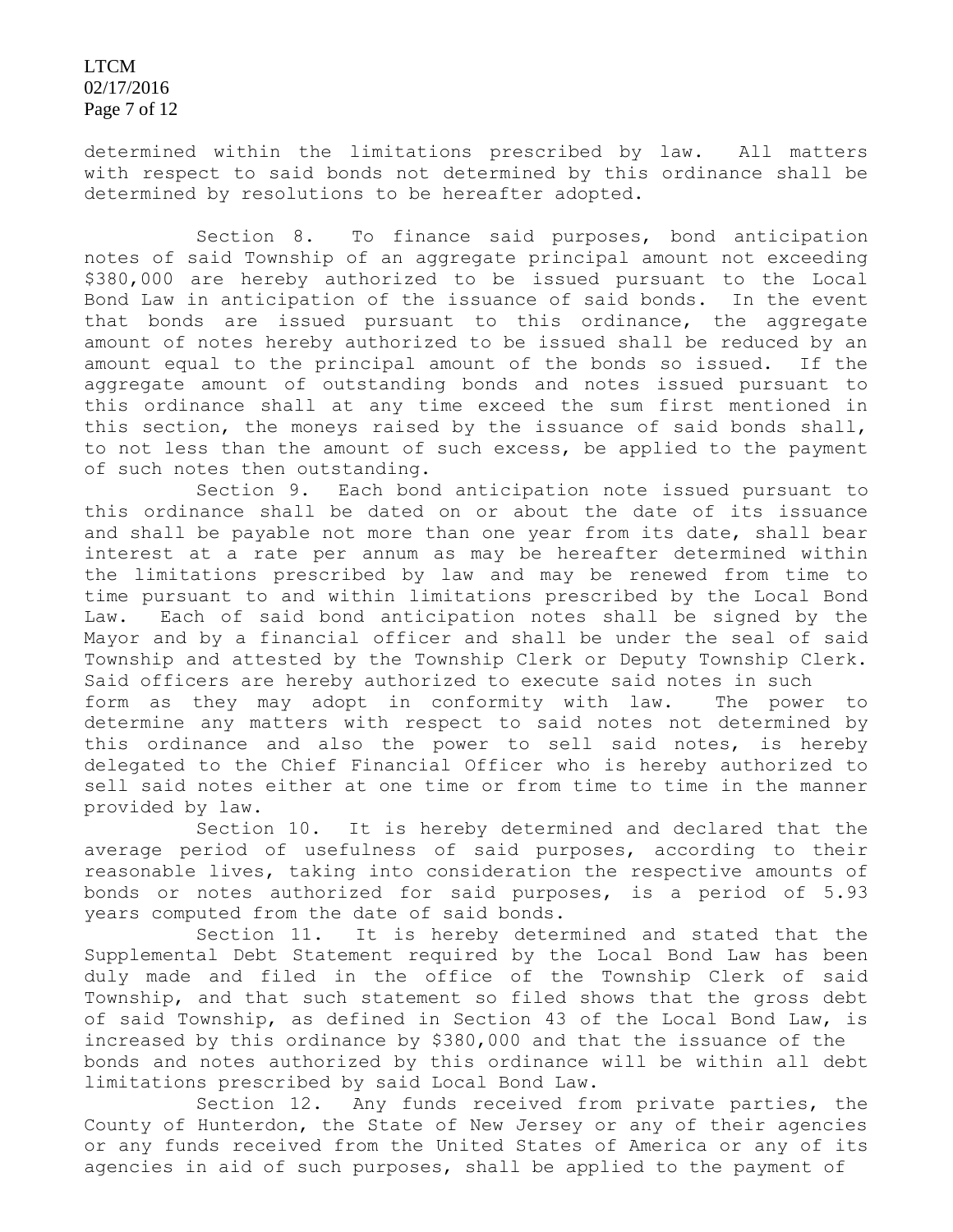LTCM 02/17/2016 Page 8 of 12

the cost of such purposes, or, if bond anticipation notes have been issued, to the payment of the bond anticipation notes, and the amount of bonds authorized for such purposes shall be reduced accordingly.

Section 13. The Township intends to issue the bonds or notes to finance the cost of the improvements described in Sections 1 and 4 of this bond ordinance. If the Township incurs such costs prior to the issuance of the bonds or notes, the Township hereby states its reasonable expectation to reimburse itself for such expenditures with the proceeds of such bonds or notes in the maximum principal amount of bonds or notes authorized by this bond ordinance.

Section 14. The full faith and credit of the Township are hereby pledged to the punctual payment of the principal of and the interest on the obligations authorized by this ordinance. Said obligations shall be direct, unlimited and general obligations of the Township, and the Township shall levy ad valorem taxes upon all the taxable real property within the Township for the payment of the principal of and interest on such bonds and notes, without limitation as to rate or amount.

Section 15. The capital budget is hereby amended to conform with the provisions of this ordinance to the extent of any inconsistency therewith and the resolutions promulgated by the Local Finance Board showing full detail of the amended capital budget and capital program as approved by the Director, Division of Local Government Services, is on file with the Township Clerk and is available for public inspection.

 Section 16. This ordinance shall take effect twenty days after the first publication thereof after final passage.

### **Introduction**

#### **Ordinance No. 2016-03- PEDDLING AND SOLICITING**

*Motion by Mr. Wunder, seconded by Mr. Schmidt and carried by unanimous favorable roll call vote*, *the*  Township Committee approved Ordinance No. 2016-03 on first reading as entitled below.

> TOWNSHIP OF LEBANON HUNTERDON COUNTY, NEW JERSEY ORDINANCE NO. 2016-03 AN ORDINANCE AMENDING CHAPTER 274 OF THE CODE OF THE TOWNSHIP OF REGARDING PEDDLING AND SOLICITING

**Public Hearing to be held on March 2, 2016.**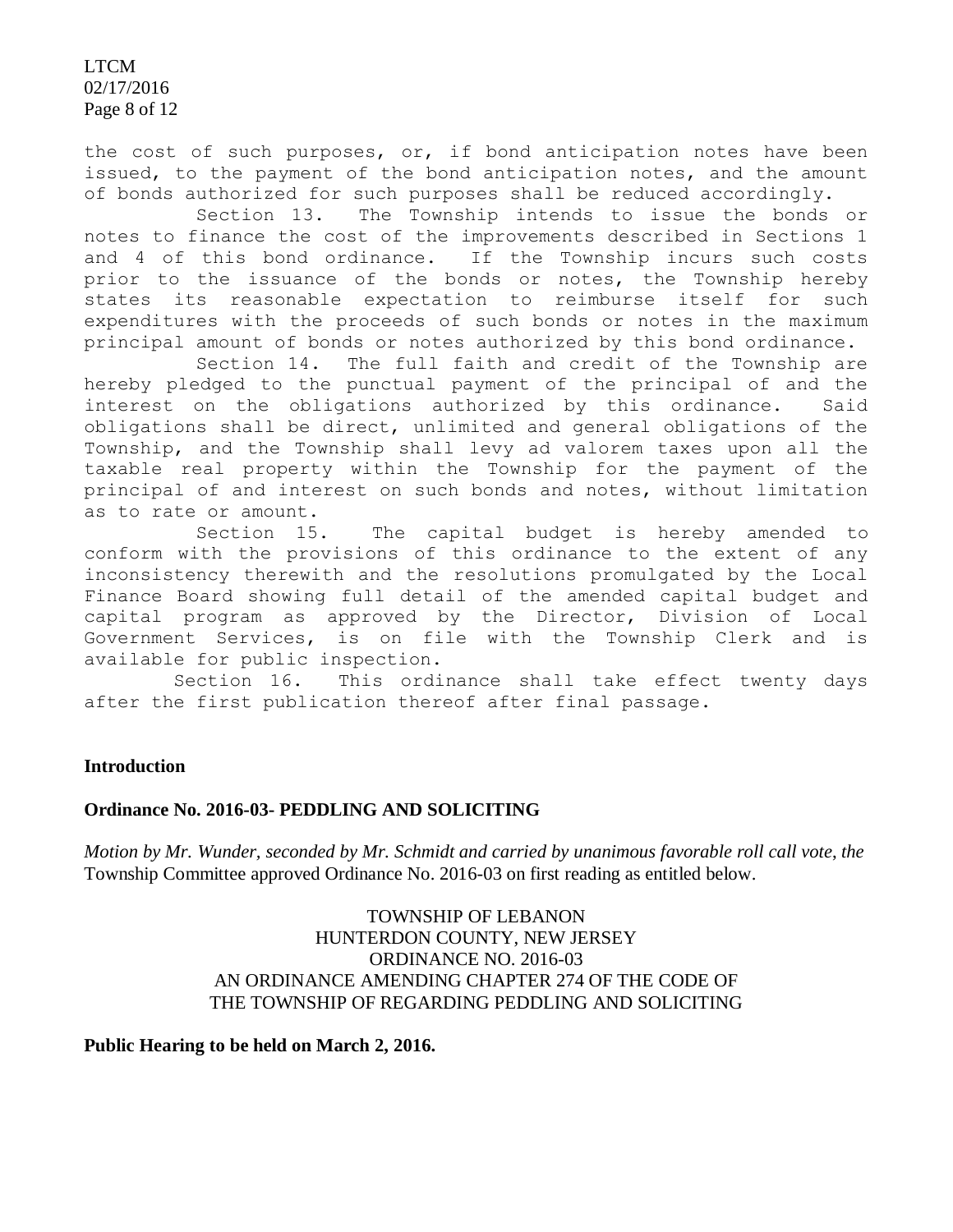LTCM 02/17/2016 Page 9 of 12

### **RESOLUTIONS**

### **Resolution No. 24-2016 – Discharge of Housing Rehabilitation Loan**

*Motion by Mr. Milkowski, seconded by Mr. Wunder and carried by unanimous favorable roll call vote,* the Township Committee approved Resolution No. 24-2016 as written below.

## **TOWNSHIP OF LEBANON COUNTY OF HUNTERDON STATE OF NEW JERSEY RESOLUTION NO. 24-2016**

 WHEREAS, a Housing Rehabilitation Loan in the amount of Ten thousand dollars (\$10,0000.00) was made to Annie M. Backer on August 31, 1990; and

 WHEREAS, the loan was secured by a Mortgage recorded in the Hunterdon County Clerk's Office in Mortgage Book 933 at Page 95; and

 WHEREAS, the Housing Rehabilitation Loan, together with accumulated interest, has been paid in full. Therefore, the Mortgage may now be discharged of record.

 NOW THEREFORE BE IT RESOLVED by the Township Committee of the Township of Lebanon that the mortgage securing the loan be discharged of record, and that the Mayor and Township Clerk sign the necessary Discharge of Mortgage so that the mortgage may be discharged of record.

### **OLD BUSINESS**

#### **Museum Restroom**

Ms. Laurie Hoffman stated that she has come to find that the installation of the new restroom is going to be a difficult task. When applying for the grant the plan consisted of a holding tank that would be under the bathroom, which will never happen. In speaking with the County Department of Health, Ms. Hoffman was informed that the only way the State would approve a septic tank is if it can be proven that they cannot have a septic system. Ms. Hoffman spoke to a septic engineer and he feels that a septic system can be installed but the cost could be \$15,000.00- \$25,000.00. Ms. Hoffman stated that there are two septic authorities and a construction expert on the Committee which have been very helpful in this process. Ms. Hoffman stated that she has received two proposals for architecture work; however, they are very different. Ms. Hoffman noted that she has now been given the name of another architect and would like to go back to all of the architects to request proposals on exactly what the Township is looking for. She would like to receive similar proposals. Ms. Hoffman stated that the County Clerk told her to call the Township Engineer to discuss the issue. Mr. Milkowski stated that he spoke to another engineer who Ms. Hoffman also spoke with and he said the he is willing to assist the Township. Mr. Milkowski suggested that Ms. Hoffman reach out to him for direction as the first meeting will not cost the Township. At that point it can be determined if the Township Engineer should be contacted.

Mayor Laul asked what the cost was in installing the septic system at the municipal offices since the DPW did the work. Mayor Laul asked if it was a good process. Mr. Milkowski stated that if the DPW is going to help out with the Museum system he does not believe that it will be as involved as the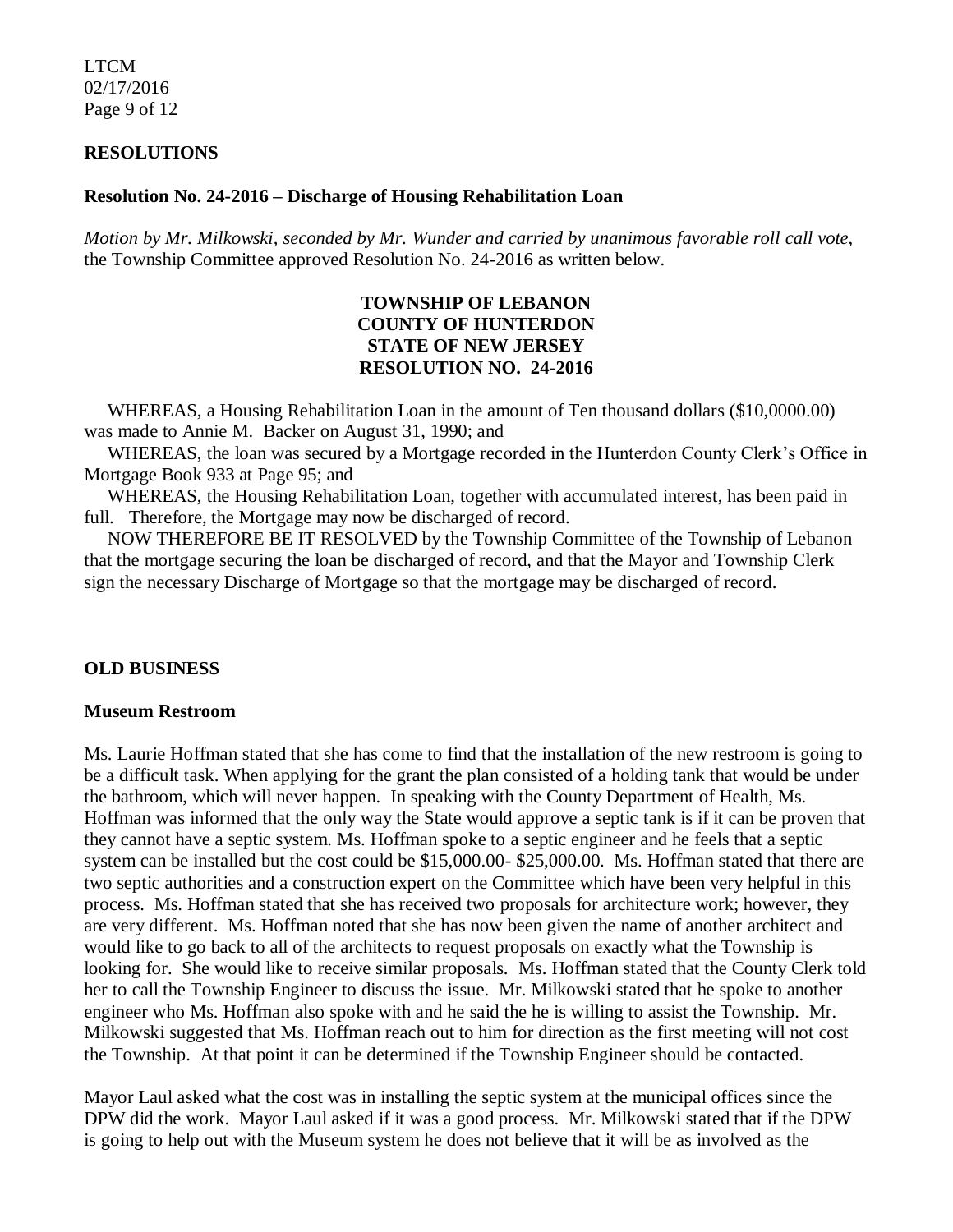LTCM 02/17/2016 Page 10 of 12

municipal office. Mr. Milkowski stated that when you do something for a living you should be better at it then someone who has never done it before.

Ms. Hoffman stated that she does not think that an architect can be appointed at this time because of the cost of the septic system. Mayor Laul stated that \$75,000.00 has been allocated for the project. Ms. Hoffman stated that the estimates that were received were between \$50,000.00 and \$60,000.00 with \$8000.00 toward the holding tank. The septic system would raise the cost considerably. Mr. Milkowski stated that an architect should know the regulations when installing a septic system. The feasibility of the septic system needs to be determined.

Mr. McKee stated that one of the original proposals is missing the agreement. Ms. Hoffman will provide another copy to the Clerk to distribute. Ms. Hoffman stated that she is confused with the process and requested guidance from the Committee. Mr. McKee will work with Ms. Hoffman to itemize what is needed for the project and to prepare a checklist for the architects.

### **DPW Floor**

Mr. Wunder stated that he has contacted nine companies about the issues with the DPW garage. There is not been much interest shown once they find out that it is a municipal garage. Mr. Milkowski asked Mr. Wunder if they should wait another two weeks to see if there are any responses received and if not the Committee can decide if they should proceed in a different direction.

### **Park Committee**

Mr. Wunder stated that he attended the Park Committee meeting. They discussed setting fee prices for the use of the Park. There was no decision made.

# **Library Property**

Mr. Milkowski stated that there are two monitoring wells on the Library property but no one seems to know whose they are. Mr. Milkowski stated that he contacted the County Health Department and the Tax Assessor and they have nothing on it. Mr. Milkowski said that he has been told that the wells have been abandoned but are still there. He would like to have them filled if possible. Mr. Wunder stated that he thought that the wells are associated with the gas station which is across the street. Mr. Milkowski suggested that a letter be sent to the gas station owner stating that if the wells are not being used they should be closed. Mr. Milkowski will follow up on the issue and speak with the Tax Assessor again.

# **LOSAP**

Mayor Laul stated that there is one last item of the LOSAP matter that needs to be addressed which is the dormant accounts. There are possibly 11 people with dormant accounts and all were rescue squad members. There is no paperwork since the Squad's bankruptcy so there is no way to prove service years. Mayor Laul suggested that letters could be sent to ask the individuals to prove the amount of time that they served or their start date. Mr. Schmidt suggested having two boxes; one to check for those who believe that they were vested and one stating that the member does not believe that they were vested. Attorney Cushing stated that he feels that it would be fairer for the members to be asked the question through a letter. Mayor Laul will prepare a letter for the Committee's consideration at the next meeting.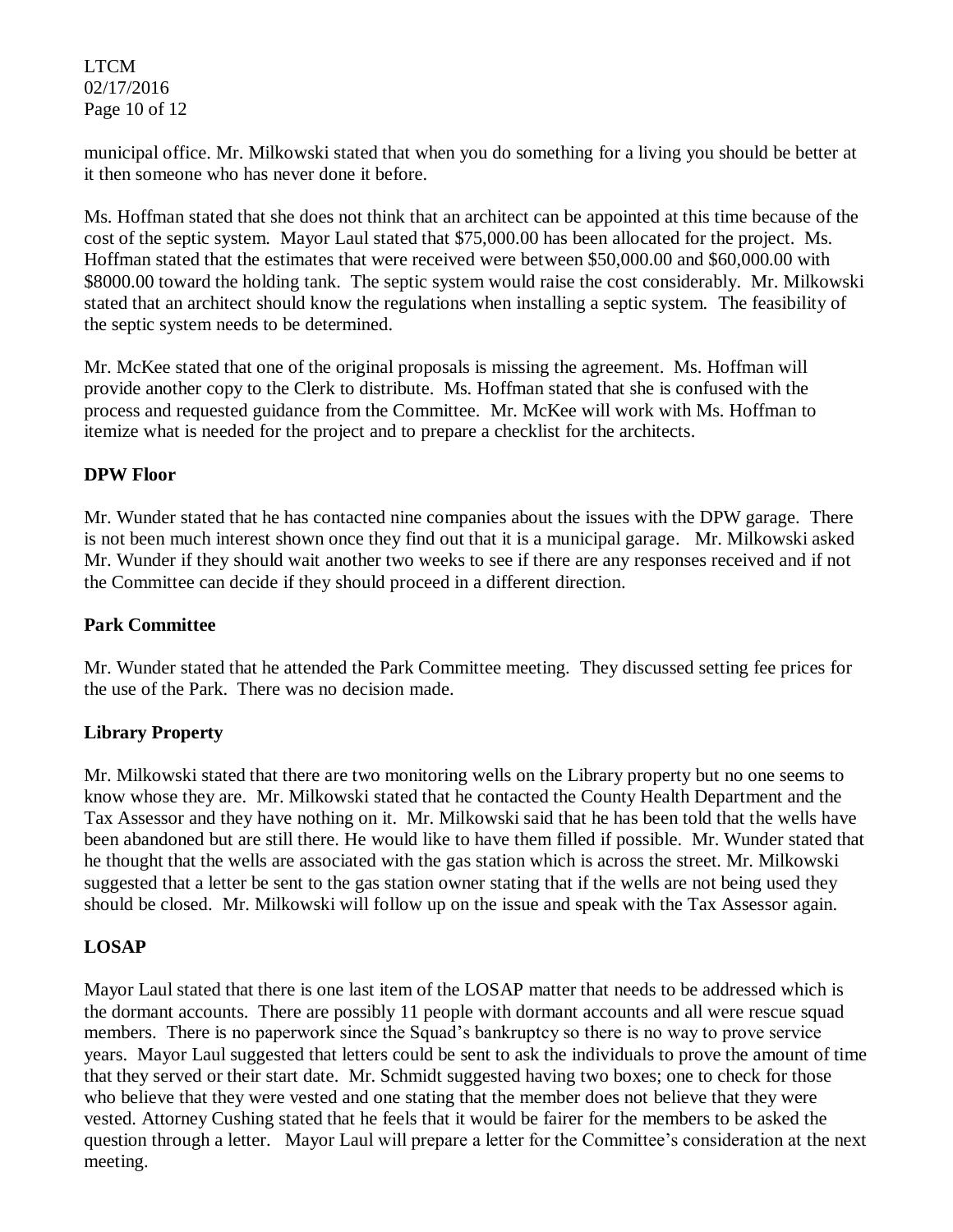LTCM 02/17/2016 Page 11 of 12

## **PRESENTATION OF VOUCHERS**

Committee Members provided a description of vouchers exceeding \$1000.00.

*Motion by Mr. Wunder, seconded by Mr. Schmidt and carried by unanimous favorable roll call vote, the* Township Committee approved the February 17, 2016 bill list in amount of \$ 3,062,257.26.

### **CORRESPONDENCE**

- a. Tax Collector's Report for the Month of January 2016
- b. Township Historian's January 7, 2016 Meeting Minutes
- c. Township Recreation Commission January 7, 2016 Meeting Minutes
- d. Gail Glashoff Memo– Ordinance No. 2016-02 Planning Board Statement

## **PUBLIC COMMENTS**

*Motion by Mr. McKee, seconded by Mr. Wunder and carried by unanimous favorable roll call vote, the* Township Committee opened the public comment portion of the meeting at 8:14 p.m.

Mr. Cryan stated that he was surprised with the amount of discussion that was had on something that is not listed on the agenda. He recalls a resident who often reminded the Committee about discussing items that were not listed on the agenda. Mr. Cryan cautioned the Committee about the Museum restroom project because they have been provided with an estimated cost of \$60,000.00 for the facility; however, no one had investigated the septic system. He does not feel that homework has been done and suggested that the Committee be provided with a fee schedule outlining what the total cost impact will be prior to the Township becoming embroiled in the project and having to pay much more.

Mr. Cryan asked Mr. Wunder what the \$4900.00 voucher to J & D Auto Body was for. Mr. Wunder stated that work was done on the Police Ford Explorer. Mr. Cryan asked if it was dents that insurance will not cover. Mr. Milkowski stated that the voucher is confusing because there are three different items listed with some for Police and some DPW; however, the work was done on a police vehicle.

Ms. Laurie Hoffman stated that the Library ponding issue has been discussed for years and asked what the apprehensions are in not moving forward with remediating the problem. She said that there is someone who is now looking to correct the problem but the Committee is reluctant in moving forward when there will be no cost to the Township other than manpower. Mayor Laul stated that he is not familiar with Princeton Hydro and would like to have some time to research their work and history. Ms. Hoffman stated that the Committee wants to know what the plan will be; if it will be a rain garden or a swale, but does it matter which one? Mr. Milkowski stated that it does matter because downhill is the churches septic and he wants to be sure that what is put in will not infiltrate their septic. Ms. Hoffman questioned if Princeton Hydro would suggest such a plan. Mr. Milkowski stated that the Committee needs to be sure not to cause any problems for the neighbors. Ms. Hoffman stated that the current situation affects the water in her brook. She is hoping that fixing the problem at the Library will help with the flooding of her property when it rains. Mayor Laul stated that the Committee wants to be sure